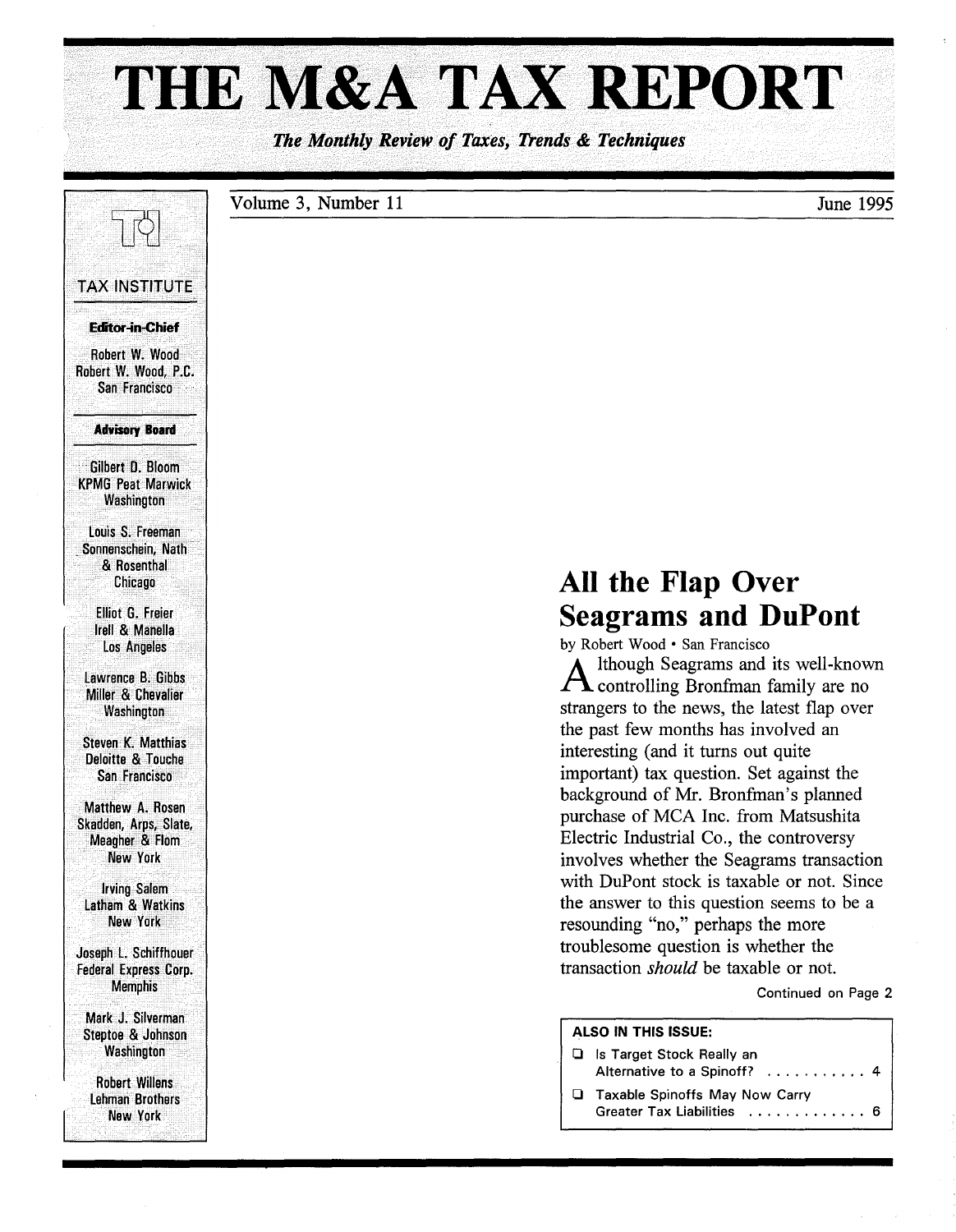#### **DUPONT & SEAGRAMS** Continued from Page 1

Commentators have argued about it, and now the debate reverts to various congressional tax writers who seem to be focusing on the Seagrams/DuPont transaction with myopic intensity.

# **"Dividend" Is Not A Dirty Word**

Aging tax practitioners may understandably have a knee-jerk reaction that a capital gain might be preferred to a dividend. Historically at least, capital gains rates are more favorable. In the peculiar world of the dividends-received deduction, of course, nothing could be further from the truth. Congress has tinkered with the dividends-received deduction over the years, but it remains a permanent and important feature of the corporate tax regime.

Even without a majority share in the dividendpaying company, a corporate taxpayer receives a hefty 80% dividends-received deduction on dividends it receives from corporate payers, as long as the corporate shareholder holds at least 20% of the voting power of the dividend-paying company. Individual taxpayers, of course, do not participate in this scheme. At its heart, the flap over Seagrams involves nothing more sophisticated than the dividends-received deduction, although it does interact notably with the stock redemption rules.

Whether one criticizes the Seagrams plan or not, it must be recognized as a picture of tax ingenuity. In effect, Seagrams turned its gain from the sale of its DuPont stock from a capital gain (which would have been taxable to Seagrams at the normal 35% corporate rate) into dividend income. The latter, because of the 80% dividends-received deduction, is effectively taxed at only a 7% rate. Certainly a home run.

Seagrams accomplished this by no means small feat by DuPont's issuance of warrants to Seagrams. Seagrams turned in to DuPont 156 million shares of DuPont stock in exchange for a package consisting of \$8.3 billion in cash and notes, and approximately \$500 million in warrants to purchase additional DuPont shares. In fact, Seagrams received one warrant from DuPont for each DuPont share it returned. The strike price for the warrants was set so that the warrants were, at the time of issuance, "out of the money." However, an exercise of the

Continued on Page 3

This publication is designed to provide accurate and authoritative information in regard to the subject matter covered. It is sold with the understanding that neither the publisher nor the authors are engaged in. rendering financial, legal, accounting, tax, or other professional service. If financial, legal, accounting, tax, or other expert assistance is required, the services of a competent professional should be sought. Subscription price: USA, U.S. possessions and Canada-\$275 annually; elsewhere-\$325 annually. Direct editorial and subscription inquiries to Tax Institute, P.O. Box 192026, San Francisco, CA 94119.

The M&A Tax Report is published monthly by Tax Institute, P.O. Box 192026 San Francisco, CA 94119, Tel. 415·566·5111 or 1·800·852-5515, Fax 415·566- 7310. Copyright @ 1995 by Tax Institute. All rights reserved. No part of this newsletter may be reproduced in any form by microfilm, xerography, or otherwise, or incorporated into any information retrieval system, without the written permission of the copyright owner. Reprints of current and past articles are available. Inquiries regarding reprints and permissions should be addressed to Reprint Editor, Tax Institute, P.O. Box 192026, San Francisco, CA 94119.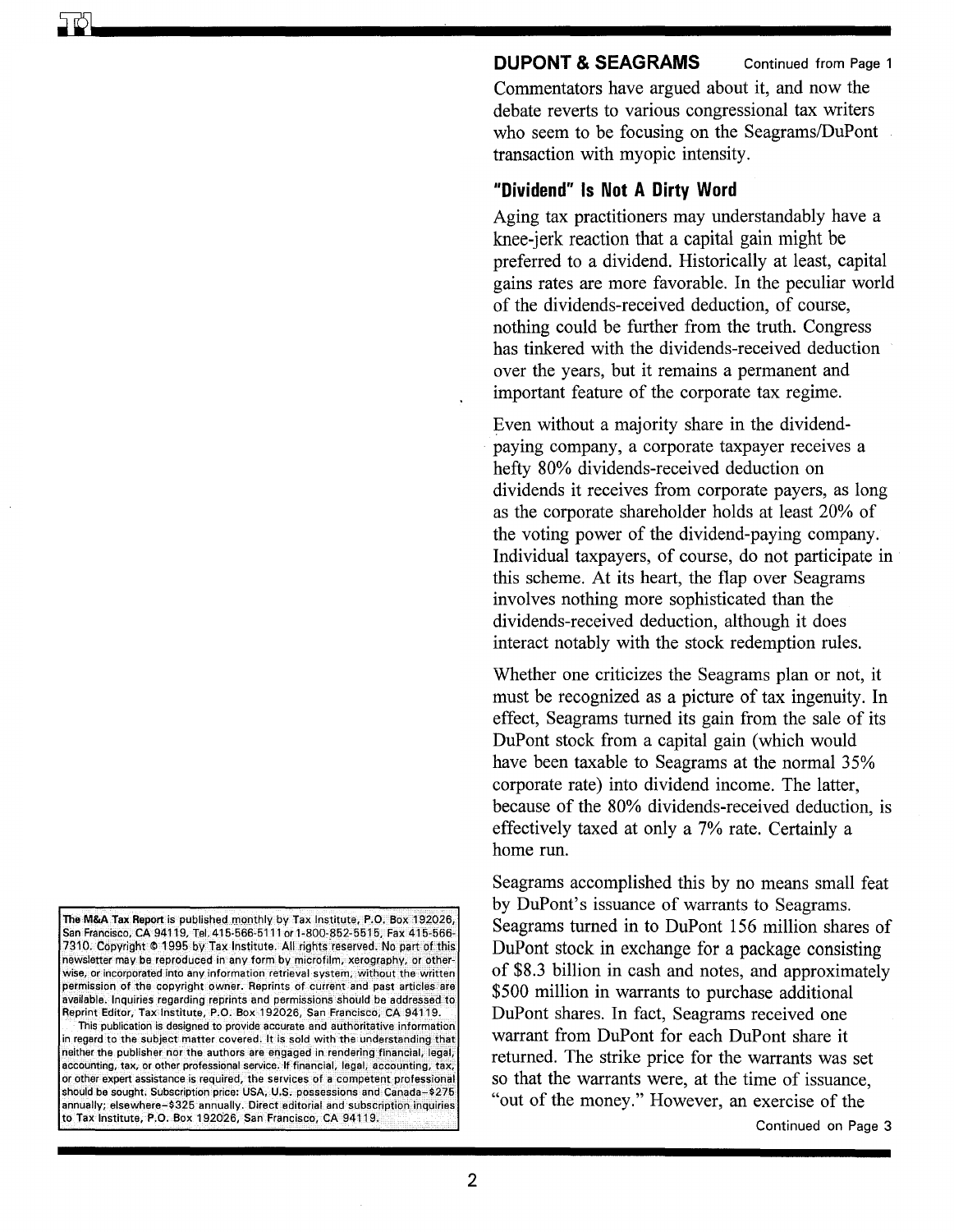#### **DUPONT & SEAGRAMS** Continued from Page 2

warrants would become worthwhile to Seagrams if DuPont shares appreciate approximately 15% each year.

The warrants were issued in three stages, with one group of warrants becoming fully exercisable for a 60-day window  $2\frac{1}{2}$  years after their issuance, one group becoming exercisable during a 60-day window  $3\frac{1}{2}$  years after issuance, and the last group being exercisable for a 60-day window  $4\frac{1}{2}$  years after issuance. Certain major corporate events would accelerate the exercisability of the warrants. The Seagrams/DuPont transaction did result in Seagrams turning in 156 million shares of DuPont (albeit receiving an equivalent number of warrants). Yet, Seagrams did not part with every single share of stock it held in DuPont. Rather, Seagrams retained 8.2 million shares (or 1.2%) of the outstanding DuPont stock.

Before we get to the \$64,000 question ("is this a sale or a dividend?"), it bears noting that DuPont and Seagrams executed a standstill agreement covering the retained shares (the 8.2 million shares held by Seagrams that were not turned in) and the shares covered by the warrants. If Seagrams wishes to sell the warrants, it must first offer them to DuPont. Technically, the right of first offer held by DuPont does not affect the ability of Seagrams to exercise the warrants, although DuPont has suggested to analysts that—practically speaking-this first offer right will effectively prevent Seagrams from ever exercising the warrants.

# **Capital or Dividend?**

The question of the hour is whether this transaction, replete with its ingenious warrants, accomplishes a redemption or not. As we are all painfully aware (at least it is *normally* a painful realization), if a stock redemption does not achieve a meaningful reduction in the shareholder's holdings in the company, it is treated as a dividend. Whether there has been a meaningful reduction in the shareholder's stake in the company, of course, depends upon the shares that continue to be held by the shareholder. And, perhaps more obsequiously, it depends on the shares *deemed* held under the Section 318 attribution rules.

Here, then, is the crux of the transaction. Under Section  $318(a)(4)$ , an option to acquire shares is equated with actual ownership of the optioned stock. In effect, outstanding options are treated as exercised in determining whether the standards of section 302 have been met.

## **An Option is an Option**

One debate in this drama, although one that seems unproductive, concerns just what is an option. Section  $318(a)(4)$  seems to be absolute in its application. If shares are subject to an option, then the option holder is considered their owner. The regulations under Section 318 shed little light on the issue, not making clear, for example, whether one must distinguish between options and warrants, whether the shares subject to the option must be outstanding for this provision to operate, etc.

There are a few rulings, though, and these seem to give broad expanse to the option concept. Admittedly, this is no surprise, since in the rulings the Revenue Service was typically highly incentivised to find options so that the optioned shares would be caught within the constructive ownership net of Section 318. See Revenue Ruling 68-601, 1968-2 C.B. 124 (warrants and convertible debentures both held to be options for this purpose); and Revenue Ruling 89-64, 1989-1 C.B. 91 (option that was subject to time constraint conditions before it was exercisable was nevertheless viewed as an option subjecting the option holder to constructive ownership of the underlying shares).

The latter of these two rulings (89-64) is particularly relevant, inasmuch as the three groups of Seagram warrants to buy DuPont stock are exercisable only for a relatively limited period of time going out a fair distance into the future. Plus, the first offer provision held by DuPont muddies the water somewhat. These quibblings aside, most observers concluded simply that Seagrams does hold warrants that it can exercise.

The very strict view that the IRS· and the courts have accorded the family attribution cases certainly support the Seagrams view. For discussion, see Sheppard, "Can Seagram Bail Out of DuPont Without Capital Gains Tax?", *Tax Notes,* April 17, 1995, page 325. Indeed, to a large extent, the IRS may be hoist by its own petard, since it has generally argued so vociferously in the past that Continued on Page 4